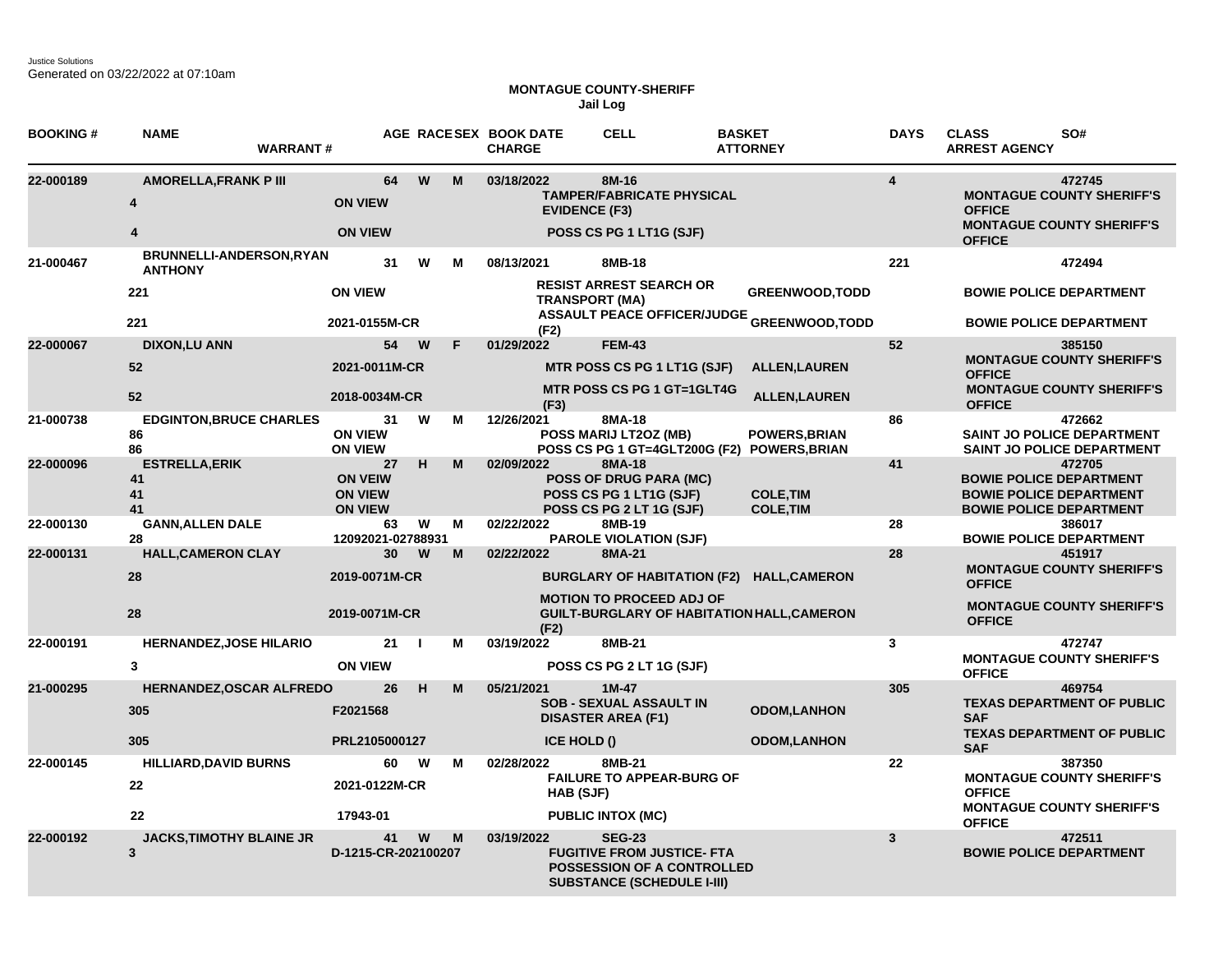|           |                               |                     |   |   | (SJF)                                                                   |                        |              |                                                                                       |
|-----------|-------------------------------|---------------------|---|---|-------------------------------------------------------------------------|------------------------|--------------|---------------------------------------------------------------------------------------|
| 21-000744 | <b>MONEY, WESLEY FRANKLIN</b> | 25                  | W | м | 12/29/2021<br>8MB-21                                                    |                        | 83           | 471337                                                                                |
|           | 83                            | <b>ON VIEW</b>      |   |   | <b>EVADING ARREST DETENTION</b><br>(MA)                                 |                        |              | <b>BOWIE POLICE DEPARTMENT</b>                                                        |
|           | 83                            | <b>ON VIEW</b>      |   |   | POSS STOLEN PROP(THEFT PROP<br>\$100-\$750) (MB)                        |                        |              | <b>BOWIE POLICE DEPARTMENT</b>                                                        |
|           | 83                            | <b>ON VIEW</b>      |   |   | <b>FRAUD USE/POSS IDENTIFYING</b><br>INFO # ITEMS 5LT10 (F3)            | <b>JORDAN, COLLIN</b>  |              | <b>BOWIE POLICE DEPARTMENT</b>                                                        |
|           | 83                            | <b>ON VIEW</b>      |   |   | <b>POSS DANGEROUS DRUG (MA)</b>                                         | <b>JORDAN, COLLIN</b>  |              | <b>BOWIE POLICE DEPARTMENT</b>                                                        |
|           | 83                            | 2021-0142M-CR       |   |   | <b>CAPIAS/MTP-POSS CS PG 1 LT1G</b><br>(SJF)                            | JORDAN, COLLIN         |              | <b>BOWIE POLICE DEPARTMENT</b>                                                        |
| 22-000022 | <b>NEISS, JERRY ALAN</b>      | 35                  | W | м | 1M-46<br>01/12/2022                                                     |                        | 69           | 464970                                                                                |
|           | 69                            | F20212625           |   |   | FAIL TO COMPLY SEX OFF DUTY<br>TO REG LIFE/ANNUAL (F3)                  | JORDAN, COLLIN         |              | <b>MONTAGUE COUNTY SHERIFF'S</b><br><b>OFFICE</b>                                     |
| 22-000065 | PADGETT, AMY ELIZABETH        | 25                  | W | F | 01/29/2022<br><b>FEM-43</b>                                             |                        | 52           | 469738                                                                                |
|           | 52                            | 2020-0042M-CR       |   |   | <b>MTR - BURGLARY OF HABITATION <sub>COLE,</sub>TIM</b><br>(F2)         |                        |              | <b>SAINT JO POLICE DEPARTMENT</b>                                                     |
|           | 52                            | 2020-0153M-CR       |   |   | MTR - POSS CS PG 1 GT=1GLT4G<br>(F3)                                    | <b>COLE, TIM</b>       |              | SAINT JO POLICE DEPARTMENT                                                            |
|           | 52                            | 2020-0154M-CR       |   |   | MTR - POSS CS PG 1 LT1G (SJF)                                           | <b>COLE,TIM</b>        |              | <b>SAINT JO POLICE DEPARTMENT</b>                                                     |
|           | 52                            | 2021-0192M-CR       |   |   | <b>MTR - POSS CS PG 1</b><br>GT=4GLT200G (F2)                           | <b>COLE, TIM</b>       |              | SAINT JO POLICE DEPARTMENT                                                            |
| 22-000155 | <b>ROY, EVAN NATHANIEL</b>    | 37                  | W | M | 8MB-18<br>03/03/2022                                                    |                        | 19           | 472727                                                                                |
|           | 19                            | 03022022 - 06680380 |   |   | <b>PAROLE VIOLATION-BLUE</b><br><b>WARRANT()</b>                        |                        |              | <b>TEXAS DEPARTMENT OF PUBLIC</b><br><b>SAF</b>                                       |
| 21-000266 | <b>SANDERS, LANE JOSEPH</b>   | 25                  | W | М | 05/07/2021<br>8M-16                                                     |                        | 319          | 471332                                                                                |
|           | 319                           | 2020-0133M-CR       |   |   | MTP - POSS CS PG 1<br>GT=4GLT200G (F2)<br><b>MTP - EVADING ARREST</b>   | <b>WILLIAMS, ROGER</b> |              | <b>BOWIE POLICE DEPARTMENT</b>                                                        |
|           | 319                           | 2020-0134M-CR       |   |   | <b>DETENTION W/VEH OR</b><br>Williams, Roger<br><b>WATERCRAFT (SJF)</b> |                        |              | <b>BOWIE POLICE DEPARTMENT</b>                                                        |
|           | 319                           | <b>ON VIEW</b>      |   |   | <b>RESIST ARREST SEARCH OR</b><br><b>TRANSPORT (MA)</b>                 | Williams, Roger        |              | <b>BOWIE POLICE DEPARTMENT</b>                                                        |
| 22-000199 | <b>SCRUGGS, TYSON LEE</b>     | 32                  | W | М | 03/22/2022<br><b>SEG-26</b>                                             |                        | $\mathbf{1}$ | 468222                                                                                |
|           | $\mathbf{1}$                  | CR22-00089          |   |   | <b>FAILURE TO APPEAR POSS CS PG</b><br>11-4G (SJF)                      |                        |              | <b>MONTAGUE COUNTY SHERIFF'S</b><br><b>OFFICE</b>                                     |
| 22-000164 | SOUTHARD, JOSHUA DDALE        | 31                  | W | М | 03/08/2022<br>8MA-19                                                    |                        | 14           | 472732                                                                                |
|           | 14                            | 003006              |   |   | <b>UNAUTH USE OF VEHICLE (SJF)</b>                                      |                        |              | <b>MONTAGUE COUNTY SHERIFF'S</b><br><b>OFFICE</b>                                     |
|           | 14                            | MS1127199011665     |   |   | UNAUTH USE OF VEHICLE (SJF)                                             |                        |              | <b>MONTAGUE COUNTY SHERIFF'S</b><br><b>OFFICE</b>                                     |
|           | 14                            | F2O222662           |   |   | <b>PROHIBITED SUBSTANCE IN A</b><br><b>CORRECTIONAL FACILITY (F3)</b>   |                        |              | <b>MONTAGUE COUNTY SHERIFF'S</b><br><b>OFFICE</b>                                     |
| 22-000176 | <b>STEWART, BOBBY</b>         | 56                  | W | М | 03/12/2022<br>8MB-18                                                    |                        | 10           | 416731                                                                                |
|           | 10                            | CF-2022-108         |   |   | <b>SOB - UNLAWFUL POSSESSION</b><br><b>FIREAM BY FELON (F3)</b>         |                        |              | <b>MONTAGUE COUNTY SHERIFF'S</b><br><b>OFFICE</b>                                     |
|           | 10                            | CF-2022-109         |   |   | <b>SOB - THEFT PROP</b><br>GT=\$2,500LT\$30K (SJF)                      |                        |              | <b>MONTAGUE COUNTY SHERIFF'S</b><br><b>OFFICE</b>                                     |
|           | 10                            | CF-2022-110         |   |   | SOB - MAN DEL CS PG 1 LT1G<br>(SJF)                                     |                        |              | <b>MONTAGUE COUNTY SHERIFF'S</b><br><b>OFFICE</b>                                     |
| 22-000026 | <b>STEWART, SILVER SHADOW</b> | 25                  | W | М | 01/14/2022<br>8MB-19                                                    |                        | 67           | 469271                                                                                |
|           | 67                            | <b>ON VIEW</b>      |   |   | <b>MAN DEL CS PG 2 OR 2-A</b><br>GT=4GLT400G (F1)                       | <b>JORDAN, COLLIN</b>  |              | <b>MONTAGUE COUNTY SHERIFF'S</b><br><b>OFFICE</b><br><b>MONTAGUE COUNTY SHERIFF'S</b> |
|           | 67                            | <b>ON VIEW</b>      |   |   | POSS MARIJ GT4OZLT=5LBS (SJF) JORDAN, COLLIN                            |                        |              | <b>OFFICE</b>                                                                         |
|           | 67                            | <b>ON VIEW</b>      |   |   |                                                                         | JORDAN, COLIN          |              |                                                                                       |